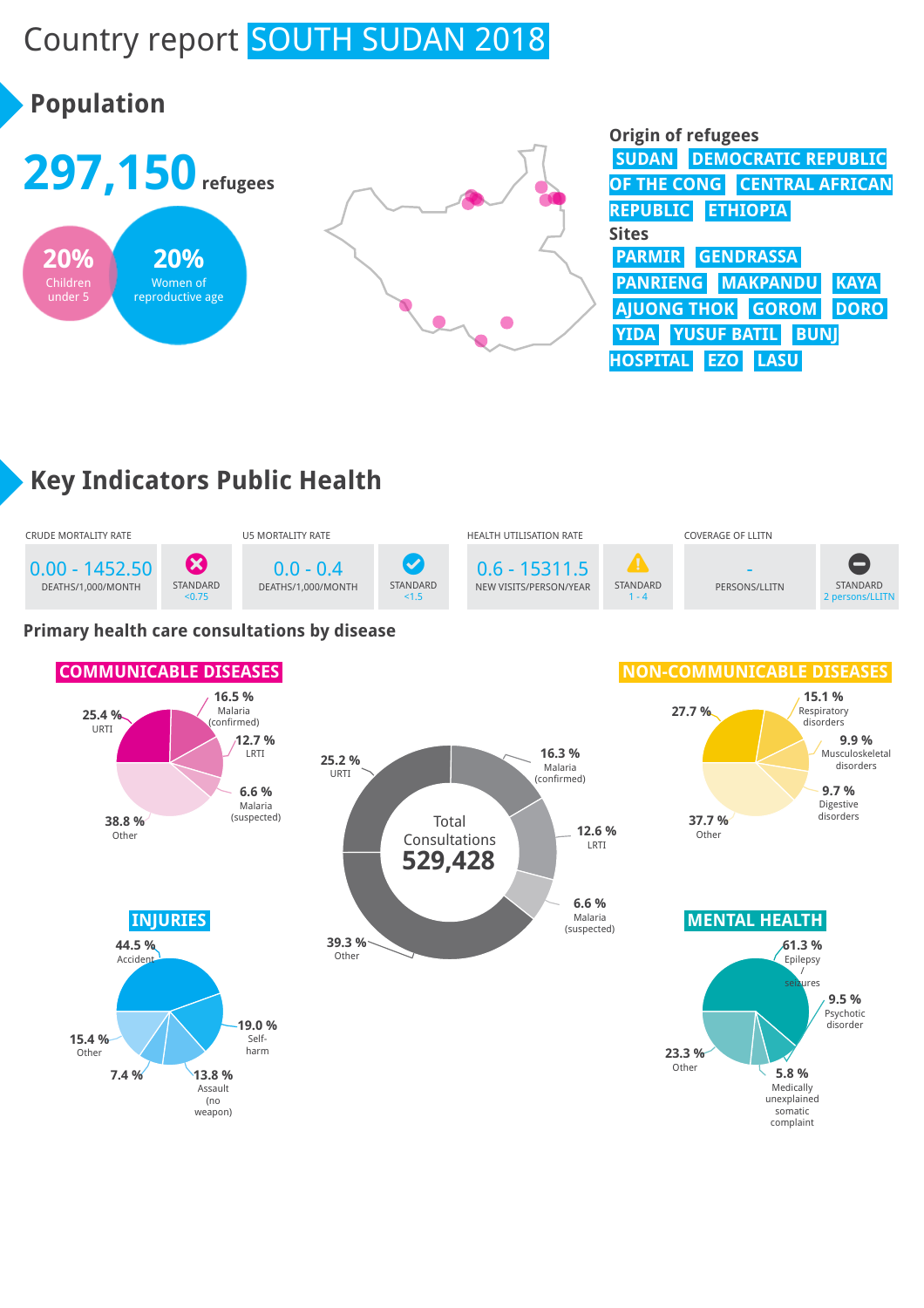## **Key Indicators Public Health**

| PUBLIC HEALTH                                                           | <b>INDICATOR</b> |               | Does the operat                     |
|-------------------------------------------------------------------------|------------------|---------------|-------------------------------------|
| Are all essential medicines internationally procured                    | Yes              | Ø             | Number of Outl                      |
| Does the operation use standard clinical protocols<br>for diabetes?     | Yes              | $\bullet$     | <b>MENTAL H</b>                     |
| Is the referral system governed by SOPs?                                | Yes              | $\bm{\sigma}$ | Are mental heal<br>public health pr |
| Is integrated management of childhood illness<br>(IMCI) implemented?    | <b>Yes</b>       | $\bullet$     | Has the operation<br>guide?         |
| Does the operation use standard clinical protocols<br>for Hypertension? | Yes              | Ø             | Has there been<br>and nurses in M   |

| Does the operation have an outbreak response plan?                                            | Yes              |  |
|-----------------------------------------------------------------------------------------------|------------------|--|
| Number of Outbreaks reported                                                                  |                  |  |
| <b>MENTAL HEALTH</b>                                                                          | <b>INDICATOR</b> |  |
| Are mental health activities implemented as part of the<br>public health programming in 2018? | <b>No</b>        |  |
| Has the operation adopted mental health intervention<br>guide?                                | Yes              |  |

a training for doctors, clinical officers a training for doctors, clinical officers<br>IHPSS with mhGAP Intervention Guide? Yes

## **Key Indicators Reproductive Health and HIV**



## **Nutrition**